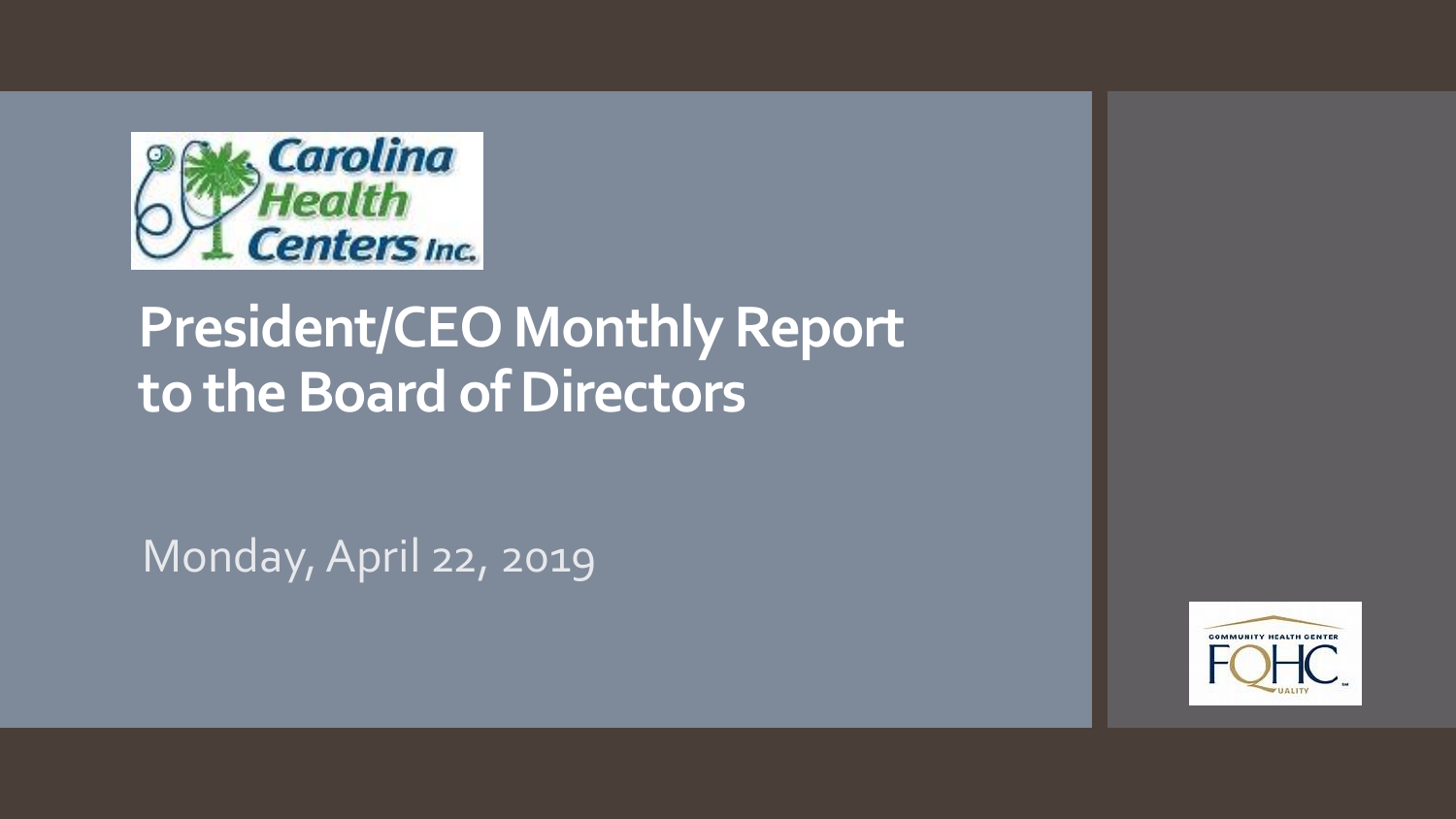Advocacy and Health Policy **NACHC Policy** and Issues Forum

- Visits to Senators Graham and Scott and Congressmen Clyburn and Duncan
- Focus on stable 5-year funding for Community Health Centers and national Health Service Corp
- Clyburn and Sanders Press conference: *Community Health Center and Primary Care Workforce expansion Act of 2019*

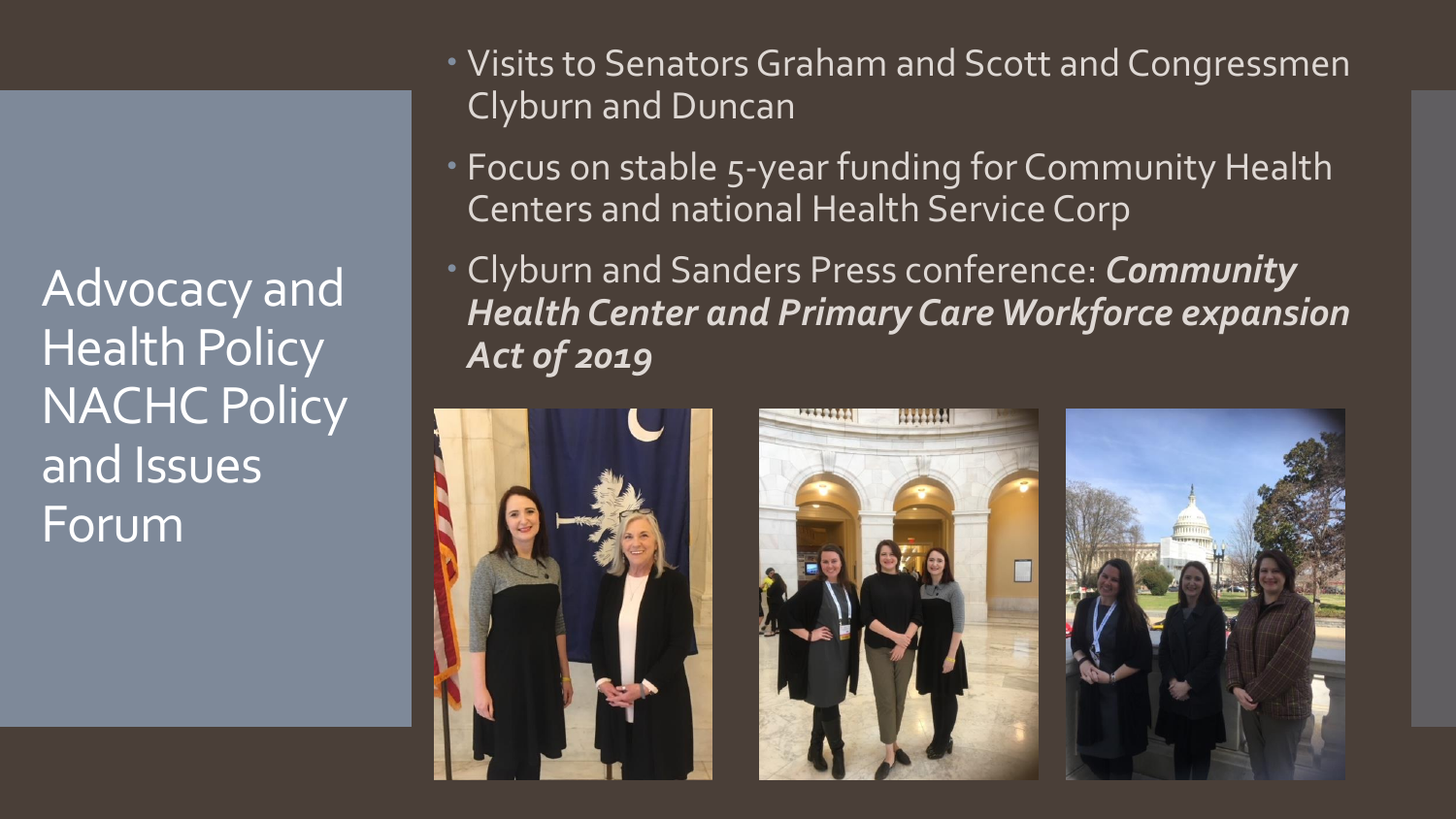Advocacy and Health Policy 340B Drug Pricing Program

Federal:

- NACHC 340B Work Group recommendations to Health Policy Committee of the Board of Directors
- Response: 340B Strategic Advisory Council

State:

- PBM bill S.359
	- Prohibits payments to independent RX less than PBM affiliate RX
	- Limits co-pays to lesser of copay or alternative cash price
- 1-year budget proviso specific to non-discrimination of 340B claims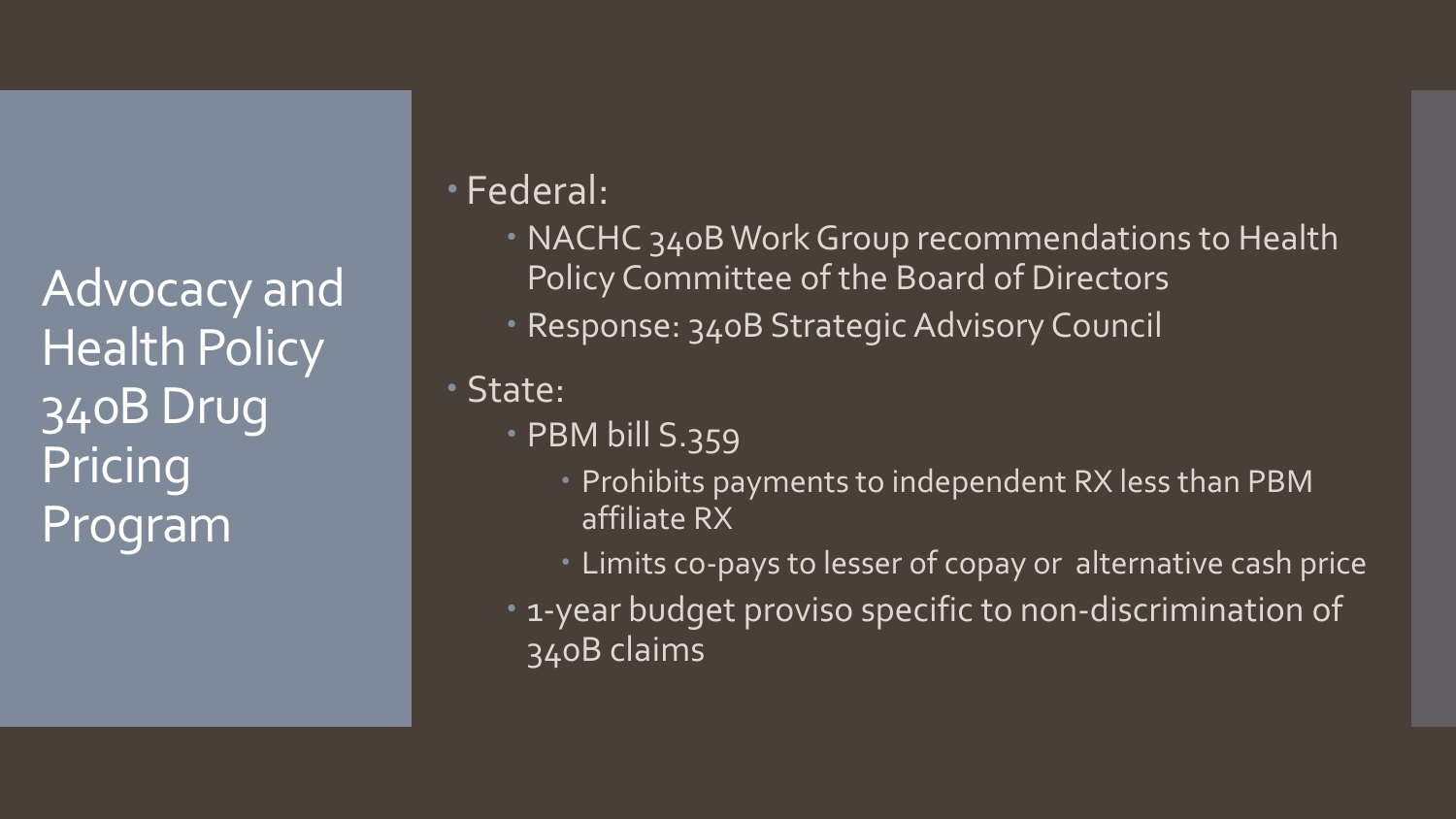CHC Staff and Leadership Development

- Multiple meetings focusing on OSV prep and organizational performance improvement
- ECS alignment and integration meeting on April 23, 2019
- Compliance infrastructure review with legal counsel
	- Senior team planning review of organizational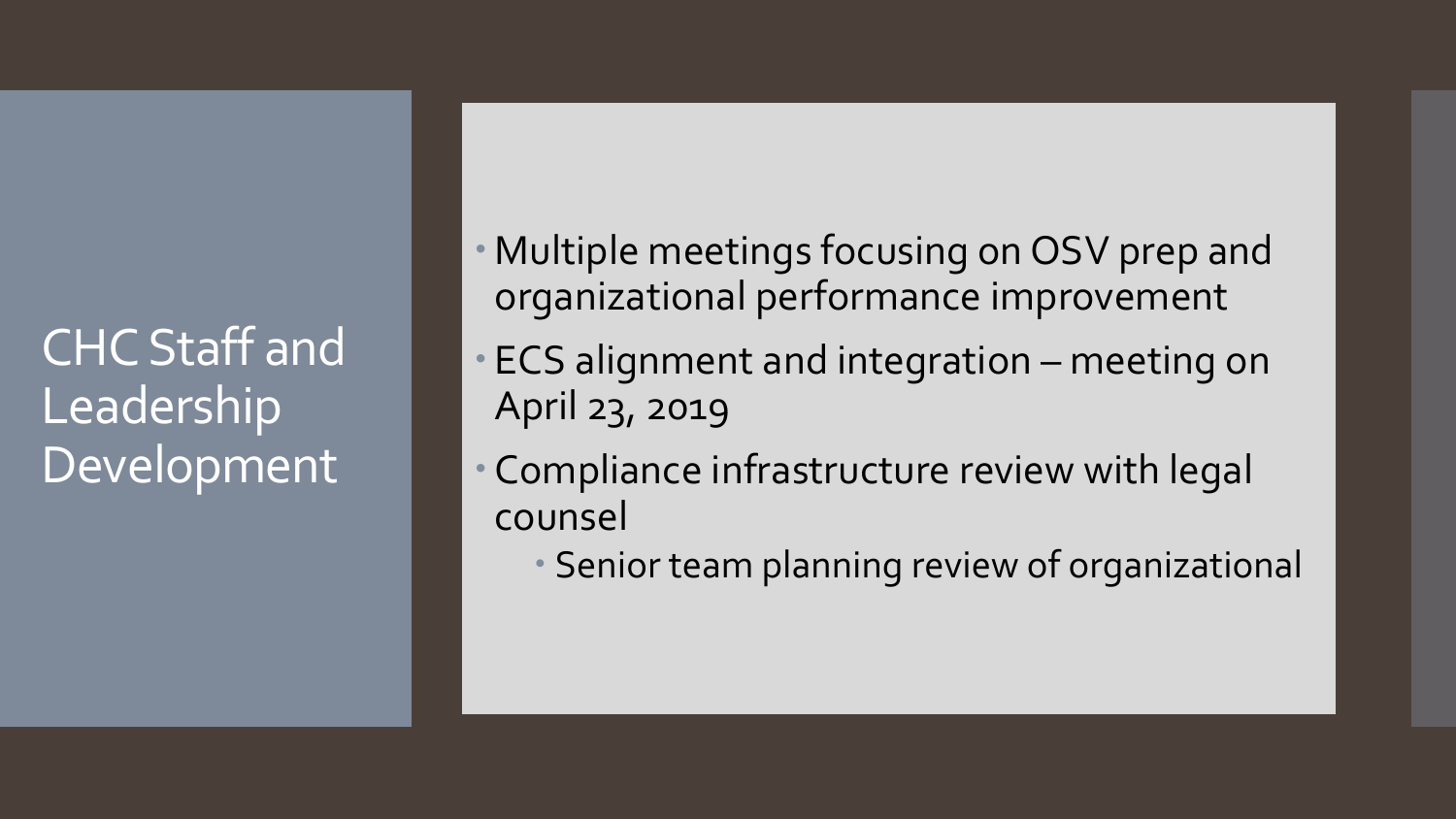Strategic and **Operational** Updates

#### **Department of Pharmacy:**

CVS contract pharmacy agreements registered

## **Department of Family Medicine:**

Nothing specific to report

### **Department of Pediatrics:**

Increased pool of candidates – opportunity for expansion?

#### **Behavioral Health**

- Next phase of HRSA's \$544 million SUD/BH expansion: Integrated Behavioral Health Services grant
	- Non-competitive
	- $- $145,000$
	- Due May 13, 2019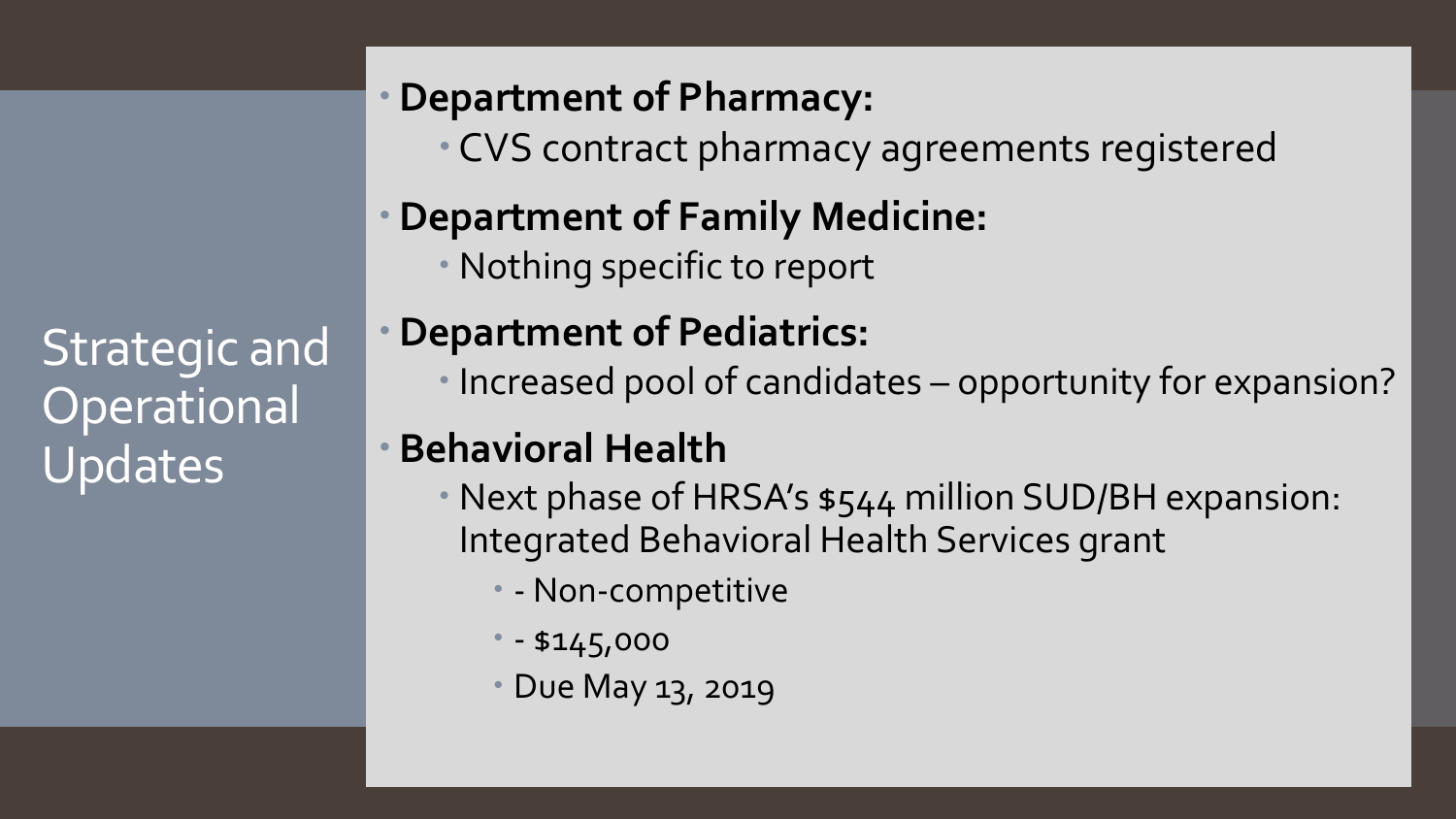Affiliate and **Partnership** Updates

 Community Integrated Management Services (CIMS) QTR1/FY2019 distribution

 South Carolina Primary Health Care Association (SCPHCA) 2019 Clinical Retreat June 7-9, 2019 in Myrtle Beach

 2019 Annual Conference and Board Governance Training with 40thAnniversary Gala October 12-14, 2019 in Columbia